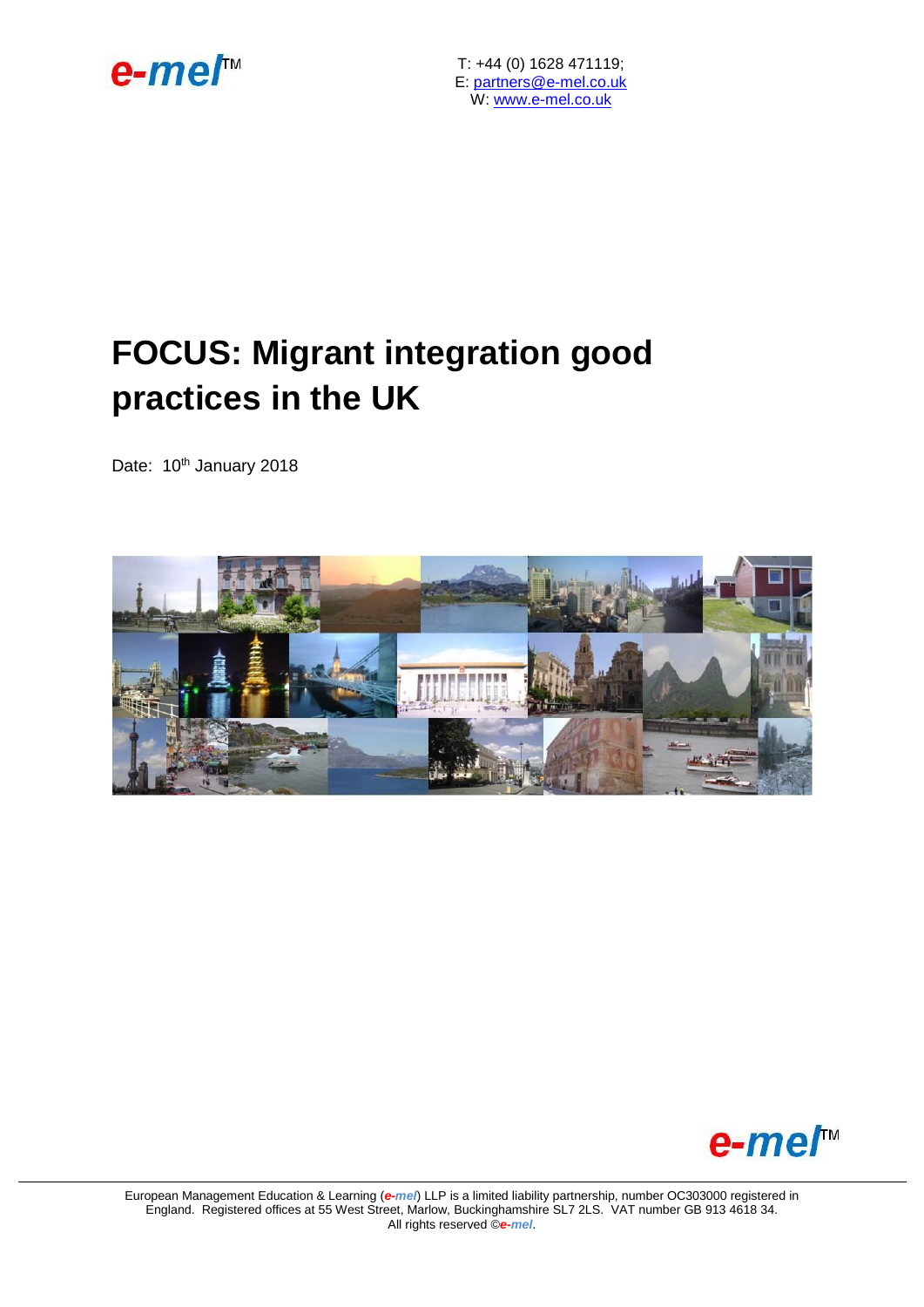# $e$ -me $\Gamma$ <sup>\*</sup>

### **LANGUAGE AND HOUSING FACTORS**

#### *Background*

**.** 

The term 'migrant' is used throughout this report to refer to all those born outside the UK. It therefore relates to migrants in the very broadest sense, ranging from those whose residence is temporary (as the term is often taken to imply), to people whose settlement is long-term and permanent.<sup>1</sup>

When looking at good practices in the UK, London represents a good starting point: The number of people living in London who were born outside the UK now exceeds 34 percent of the population. In terms of the population, migrants make up a greater share of the resident population in inner London (40 percent) than in outer London (30 percent). In Westminster, Newham and Brent, over 50 percent of the population is born outside the UK. However, nearly half of the migrant population in Brent, and over a third in Newham and Westminster have British nationality (2008 and 2009).

There are a number of different categories of migrant in London today, including refugees and asylum seekers, who make up a small proportion of London's migrant stock and of new residents, but also labour migrants, family reunion migrants, overseas students and irregular migrants, who can face different but also similar barriers to integration. There are also key differences between 'old' and 'new' migrants – the former arriving with Empire and Commonwealth connections to meet post‐war labour demand or for family reunification, the latter associated more often with the labour market demand in the economic growth period from the early 1990s to 2008. Many in the former category have similar entitlements to the UK‐born population.

What is integration? Integration is a series of dynamic two-way processes of interaction and participation which begins the moment someone arrives in a place, whether they are staying for a year or for life. It occurs in different domains, including the economic, social, cultural and civic, and in relation to identity, each of which is related and which need to be considered together, not in isolation.<sup>2</sup>

<sup>&</sup>lt;sup>1</sup> An evidence base on migration and integration in London: ESRC Centre on Migration, Policy and Society, University of Oxford

<sup>&</sup>lt;sup>2</sup> S Spencer, The Migration Debate, forthcoming, London: The Policy Press, 2010, Chapter 6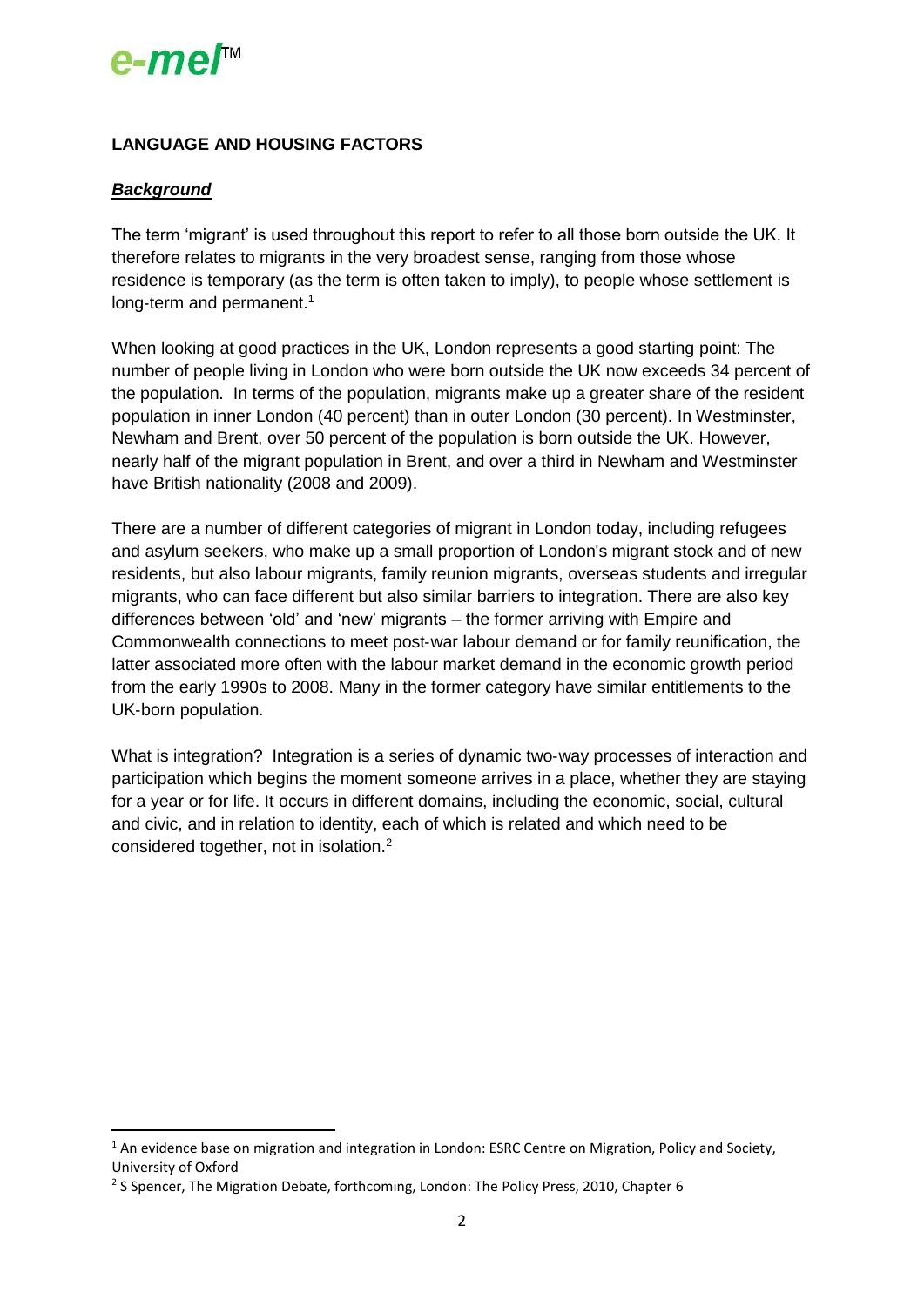# e-mer<sup>™</sup>

### *Good practices in London*

Language acquisition is absolutely central to integration, but not alone. The evidence is not clear on what works best and what provides value for money. Some elements, however, stand out:

- access to classes in places and at times migrants can attend,
- rooting of programmes in local communities, for example through mentoring  $programmes<sup>3</sup>$
- enhancing pedagogy by building in personal and community development,
- $\bullet$  good contacts with employers<sup>3</sup>, and gearing learning towards facilitating integration processes, including labour force integration and social interaction.

Evidence to support these observations comes from a wide range of studies:

### *English as a factor in successful integration<sup>4</sup>*

- Fluency in English (as assessed by an interviewer) increases the average hourly occupational wage by approximately 20 percent.<sup>5</sup>
- Language increases productivity and communication (and hence the market wage) and also increases employment probabilities.<sup>6</sup>
- A Canadian study concluded that immigrants who do not usually speak either English or French (the two official Canadian languages) at home have earnings 10‐12 per cent lower than those who do. This study also found that those with better language skills receive more benefit from an additional year of education (in terms of the wages earned).<sup>7</sup>

#### *Housing as a factor in successful integration*

1

Housing has also been identified as a key factor: Migrants face multiple barriers in the housing market, but work to address these barriers needs to be placed in the context of meeting the needs of other residents too. Specifically, it is clear that the widespread perceptions of other residents that asylum seekers and other migrants jump the housing queue are unfounded; migrants have very limited access to social housing.

However, factors which concentrate migrants in particular parts of the housing market (primarily in lower rent private rented housing) have knock‐on effects on the social housing

<sup>4</sup> Communities and Local Government Guidance for Local Authorities on Translation of Publications 2007: 17.

<sup>3</sup> NGO Network of Integration Focal Points, Introduction programmes and language courses:

Recommendations for the Integration of Refugees and Migrants in Europe October 2006, p 7

<sup>5</sup> M A Shields and S Wheatly‐Price, 'The English language fluency and occupational success of ethnic minority immigrant men living in English metropolitan areas', Journal of Population Economics, 2002, 15 (1), pp 137‐ 160.

<sup>6</sup> C Dustmann, A van Soest, 2003. 'The Language and earnings of immigrants' Industrial and labour relations review, 2003, 55 (3)

 $7$  B R Chiswick and P W Miller PW, 'The complementarity of language and other human capital: Immigrant earnings in Canada' Economics of Education Review, October 2003, 22 (5), pp 469‐80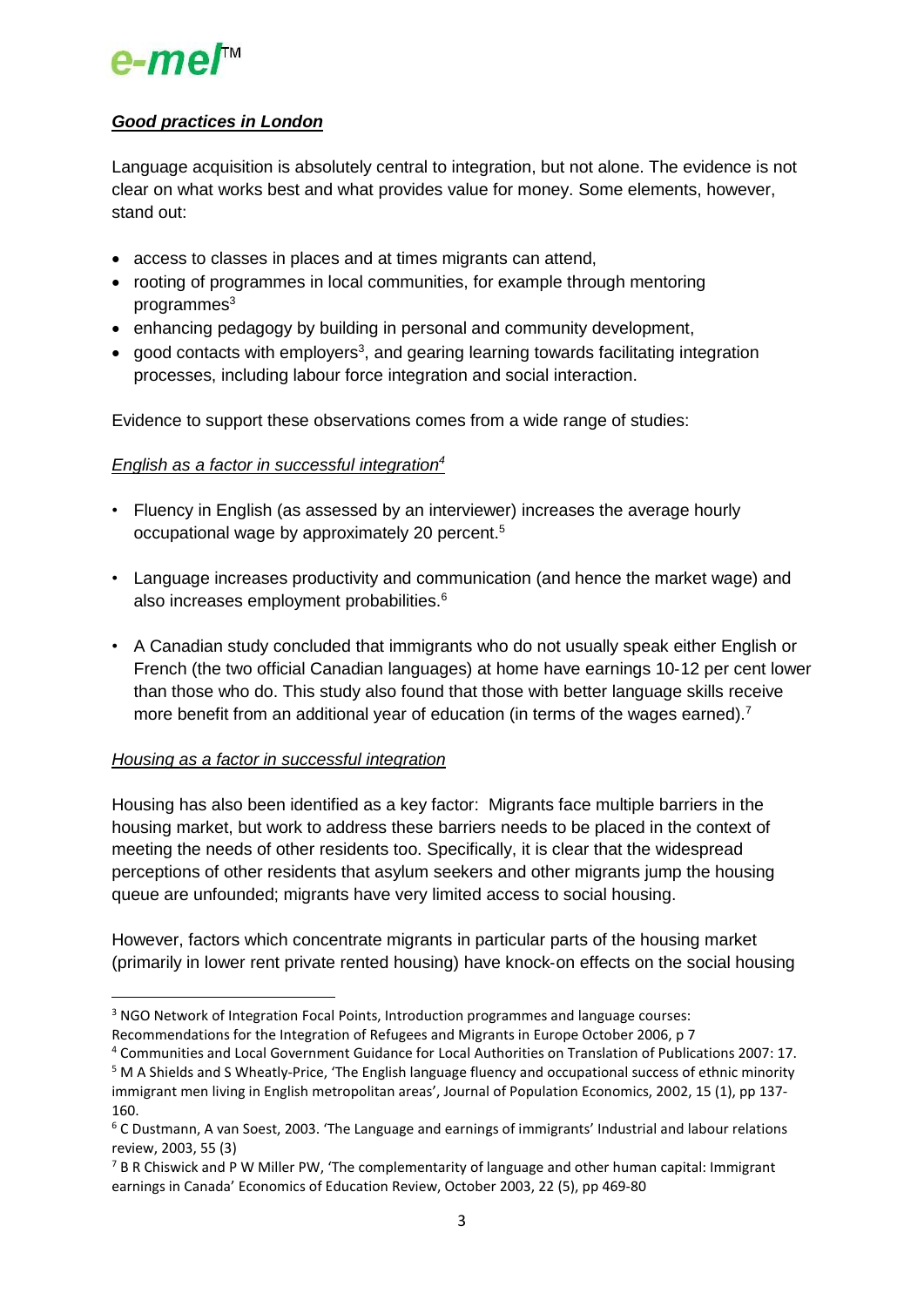

market and raise a number of integration issues, both in inner city zones, where migrant clustering has both positive and negative integration outcomes, and in outer city zones. The evidence suggests that there is a need to focus work on addressing the integration issues related to housing in outer city zones.<sup>1</sup>

Evidence suggests that migrants often choose to live near people of the same background and benefit in several ways from doing so; this can be a factor for successful integration in a number of domains, including the labour market.<sup>8</sup> Because of this, there is considerable evidence that these areas attract migrants for reasons other than purely housing market factors – for example, the preference among new migrants from outside the EU for locations where family or friends live.<sup>9</sup>

If living in a neighbourhood with high numbers of migrants is a clear positive factor for migrant integration in the socio‐economic and political domains, it is less clear that it is a positive factor for culture and identity – it may be a negative factor. Government policy since 2001 has increasingly seen ethnic clustering as socially problematic and as having a negative impact on cohesion.<sup>10</sup>

#### *Employment, skills and enterprise*

 $\overline{a}$ 

The impact of migrants on the labour market is unclear, but the evidence suggests that at a national and regional level, migrants contribute positively to the economy and to income levels. However, at a local level in areas where there is a low skills base (as in the more deprived parts of the capital) they may have a slight negative impact.

Different groups of migrants fare very differently in the labour market, and face very different issues:

At one end, some groups have limited or no entitlement to work in the UK: including asylum seekers, asylum seekers whose applications have been rejected, pre-university students (who can only work 10 hours per week) and their dependents (who cannot work), and various categories of irregular migrants.

At the other end, highly skilled labour migrants entering on particular sector-based schemes clearly have ready access to high wage jobs, as do EEA and EU15 citizens.

Despite the skills gaps which remain open, migrants in general and certain categories of migrant in particular suffer from relatively higher unemployment than the UK and London population as a whole.<sup>11</sup>

<sup>&</sup>lt;sup>8</sup> D Robinson and K Reeve, Neighbourhood experiences of new immigration: Reflections from the evidence base, Joseph Rowntree Foundation, 2006

<sup>9</sup> E Markova and R Black, New East European Immigration and Community Cohesion, York: Joseph Rowntree Foundation, 2007

<sup>&</sup>lt;sup>10</sup> T Cantle, Community Cohesion: A Report of the Independent Review Team, London: Home Office, 2001; H Ouseley, Community Pride not prejudice, Bradford: Bradford Vision, 2000; D Ritchie, The Oldham Independent Review Panel Report, Oldham: Oldham Independent Review, 2001; J Denham, Building Cohesive Communities:  $11$  E Kofman, S Lukes, A D'Angelo and N Montagna, 'The equality implications of being a migrant in Britain', Equality and Human Rights Commission Research Report 19, 2009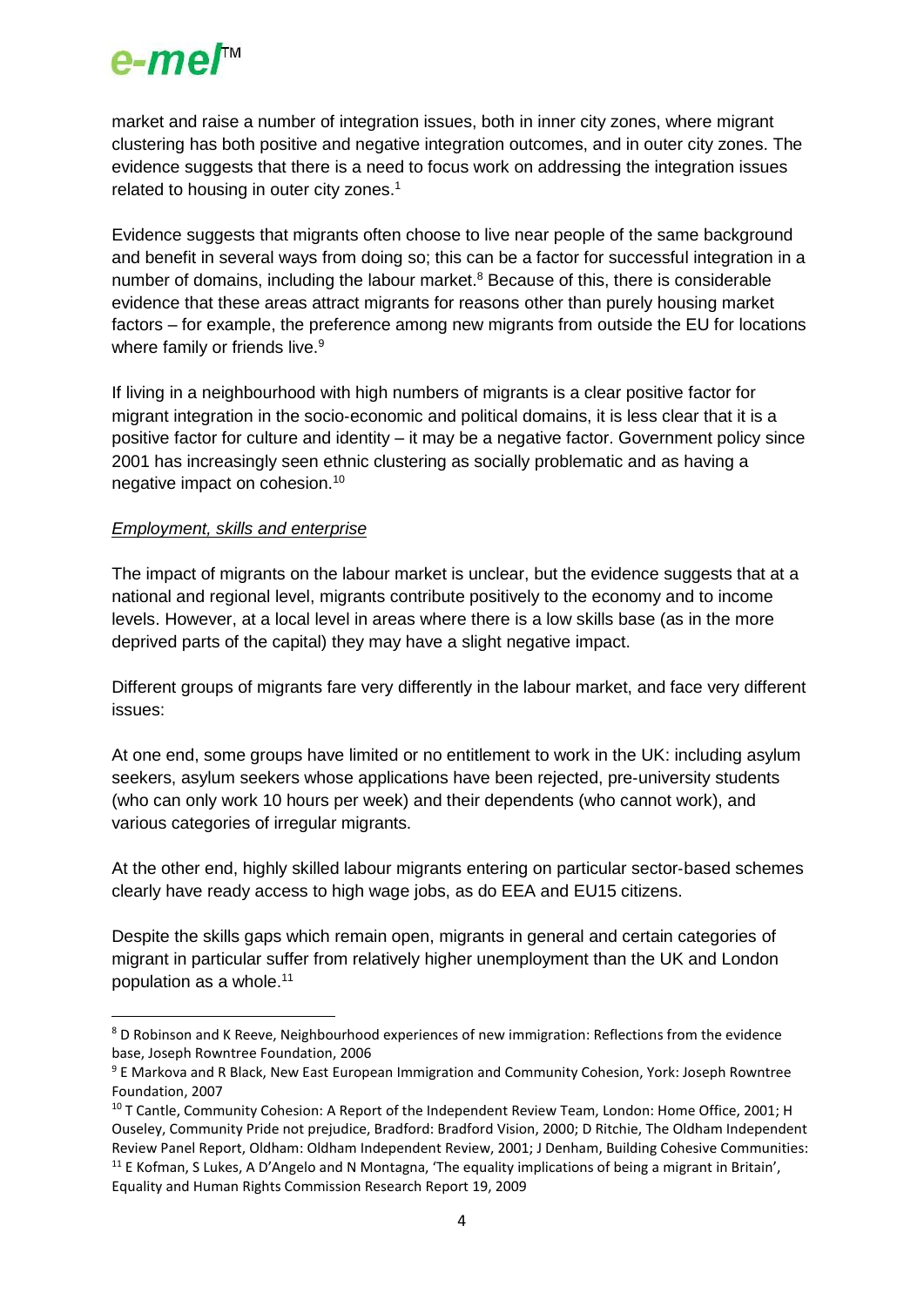

Most categories of migrants 'face multiple barriers to work including insufficient language skills and a lack of knowledge of processes involved in looking, and applying for, work in England.'<sup>12</sup> Many of the barriers are the same barriers faced by all members of the population, but are often felt more intensely by new arrivals.<sup>13</sup>

There have been a number of initiatives focusing on refugee employment; these have included

- assistance in obtaining national insurance numbers and bank accounts,
- interpreters to enable them to use Job Centre Plus,
- facilitating access to New Deal,
- work-focused language tuition,
- targeting some of the Ethnic Minority Outreach service on unemployed refugees, and
- supporting professionals to adapt their qualifications to practice in the UK.

In 2006, the government announced a Refugee Integration and Employment Service providing a 12 month advice, employment support and mentoring service to every individual granted refugee status or humanitarian protection in the UK.<sup>14</sup>

Despite all this, there is a lack of evidence about what works best. However, the literature suggests that key factors include

- quality of employment provision,
- focusing on holistic, developmental support and
- sustainable employment.

1

Due to issues of employment retention noted above, emphasis is needed not just on employment but in sustainable employment.

Some examples of good practice have been identified:

For example, the Migrants and Refugees Qualifications project in London was delivered in the mid‐noughties by the Institute for Employment Research, University of Warwick.

The project's approach includes a review of migrants' qualification comparability and of unrecognised skills, as well as support and active brokerage including the production of a personal development plan.<sup>15</sup>

<sup>12</sup> Beatty, R Crisp, M Foden, P Lawless and I Wilson, Understanding and Tackling Worklessness Volume 2: Neighbourhood Level Problems, Interventions, and Outcomes – Evidence from the New Deal for Communities Programme, Communities and Local Government, October 2009, p 26

<sup>&</sup>lt;sup>13</sup> F Froy, 'From Immigration to Integration: Comparing local practices' in From Immigration to Integration: Local Solutions to a Global Challenge, Paris: OECD, 2006

<sup>&</sup>lt;sup>14</sup> T Choudhury, S Spencer, C Slauson, B Cooper and S Ali, Social Inclusion among Selected Migrant and Minority Groups in the United Kingdom, ESRC Centre on Migration Policy and Society University of Oxford, 2008

<sup>&</sup>lt;sup>15</sup> A Green, 'Routes into employment for refugees: a review of local approaches in London' in: OECD (ed.), From Immigration to Integration: Local Solutions to a Global Challenge, Paris: OECD, 2005, pp 189–238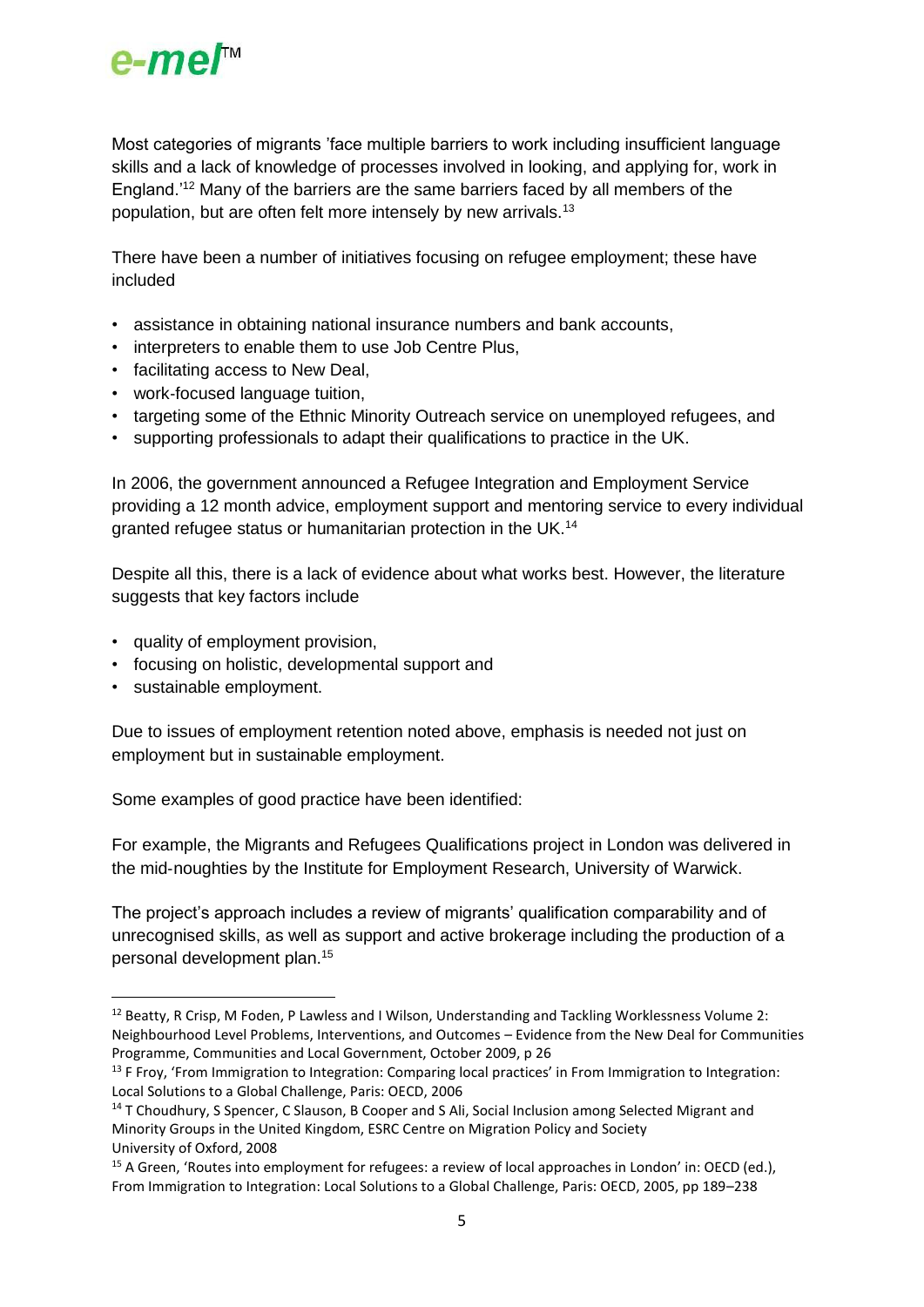# $e$ -me $I^{\scriptscriptstyle\mathsf{M}}$

A similar holistic approach was commended in an academic evaluation of another London project, the Refugee Education, Employment, Training and Advice project (REETA), which offers tailored and culturally sensitive support to refugees to help them not just to access but also to retain employment.<sup>16</sup>

Similarly, the Refugee Assessment and Guidance Unit at London Metropolitan University has developed and evaluated pilot projects on work placements in London local authorities and in the NHS in London for refugees, and found them to be an effective means to address integration issues.<sup>17</sup> In short, such a holistic approach has been described in the literature as expensive, but effective.<sup>18</sup> It should also be noted that most of these examples were funded on an ad hoc project basis under short‐term programmes.

### *Experiences in the north of England<sup>19</sup>*

The previous sections were constructed from the experiences of London; however, migrants have settled in a wide range of locations in the UK. The following extracts are taken from the integration strategy for refugees and asylum seekers in Yorkshire and Humber.

The aim of the strategy is the integration of refugees and asylum seekers into the Yorkshire and Humber region and its local communities. There are four key cross-cutting objectives of the strategy:

- Information and Understanding Develop information, data and research to improve understanding about refugees and asylum seekers
- Service Delivery Deliver services to meet the needs of refugees and asylum seekers and regional partners
- Co-ordination and Planning Provide co-ordination and co-operation across the region to improve planning, strategies and policies for refugees and asylum seekers
- Participation and Contribution Increase participation and representation, and enhance the contributions of refugees and asylum seekers to the region

The region's priorities for action resulting from their work are:

- Housing
- Health
- Work and skills
- Safety

 $\overline{a}$ 

<sup>&</sup>lt;sup>16</sup> B Gidley, The Refugee Employment Project: 2003-4 Evaluation Report, London: Centre for Urban and Community Research for Pepys Community Forum, 2004

<sup>&</sup>lt;sup>17</sup> Refugee Assessment and Guidance Unit, Diversity Works: Research report on work placements for refugees in the NHS, London Metropolitan University, September 2006; Refugee Assessment and Guidance Unit, Work Placements in Local Authorities for refugee professionals: A report on the Diversity Works programme, London Metropolitan University, November 2007

<sup>&</sup>lt;sup>18</sup> A E Green, 'Local Action on Labour Market Integration of new Arrivals: Issues and Dilemmas for Policy' Local Economy, Nov 2007, 22 (4), pp 349‐361, p 355

<sup>&</sup>lt;sup>19</sup> Integration Strategy for Refugees and Asylum Seekers in Yorkshire and Humber (2009-2011)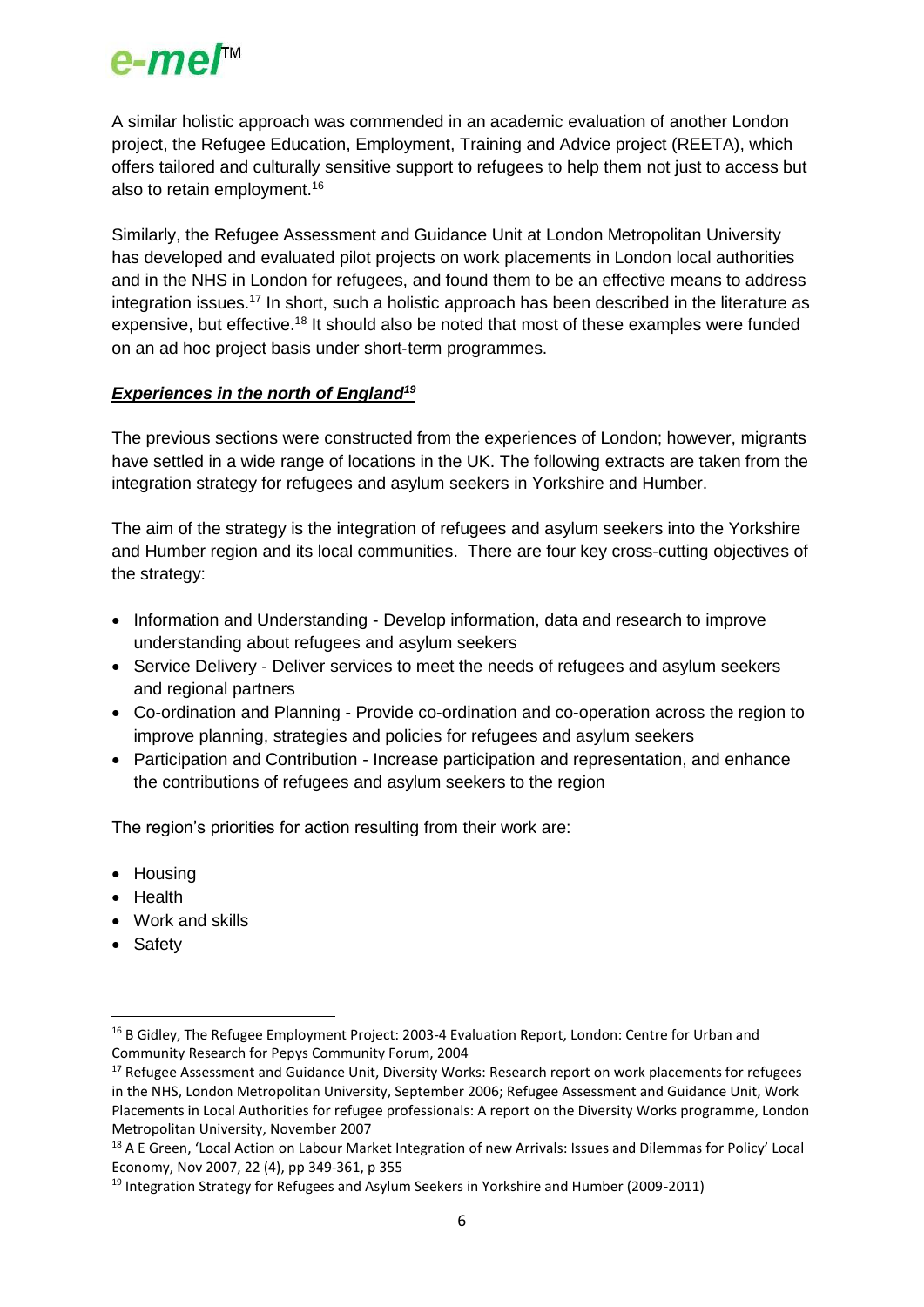# e-me/™

For each of these priorities, a number of actions were identified:

### *Housing:*

- 1. Research the housing needs and experiences of refugees and asylum seekers to inform housing planning and provision
- 2. Ensure that the housing needs of refugees and asylum seekers are recognised in regional and local strategies
- 3. Provide suitable housing for asylum seekers
- 4. Meet the housing needs of refugees particularly during transition from asylum support
- 5. Reduce the impact of homelessness among destitute refused asylum seekers
- 6. Increase refugee and asylum seeker participation in housing matters

# *Health*:

- 1. Understand the health needs of refugees and asylum seekers, planning and providing services accordingly
- 2. Provide strategic co-ordination for refugee and asylum seeker health across the region
- 3. Raise the profile of refugee and asylum seeker health needs within the region
- 4. Provide clarity of entitlements and improve access to services
- 5. Address the mental health needs of refugees and asylum seekers
- 6. Improve the participation of refugees and asylum seekers in planning and delivering of health services

### *Work and skills*

- 1. Collect and analyse data on refugee and asylum seeker employment and skills to improve services, individual progression and maximise their contribution to the region
- 2. Improve the co-ordination of English language provision for refugees and asylum seekers
- 3. Increase access and support into Further Education and Higher Education
- 4. Increase the employment rate of refugees and the level at which they are employed to close the gap with that of the wider population
- 5. Support refugee entrepreneurs and business start-up
- 6. Increase employer engagement with refugees and asylum seekers
- 7. Encourage volunteering opportunities for refugees and asylum seekers

# *Safety*

- 1. Promote Yorkshire and Humber as a region of safety and sanctuary
- 2. Monitor and reduce discrimination, racism and harassment
- 3. Provide services and information related to family separation and reunion
- 4. Support refugees and asylum seekers experiencing domestic violence or family tensions
- 5. Enable the provision of good quality legal representation for asylum seekers
- 6. Provide information to refugees and asylum seekers on their rights and responsibilities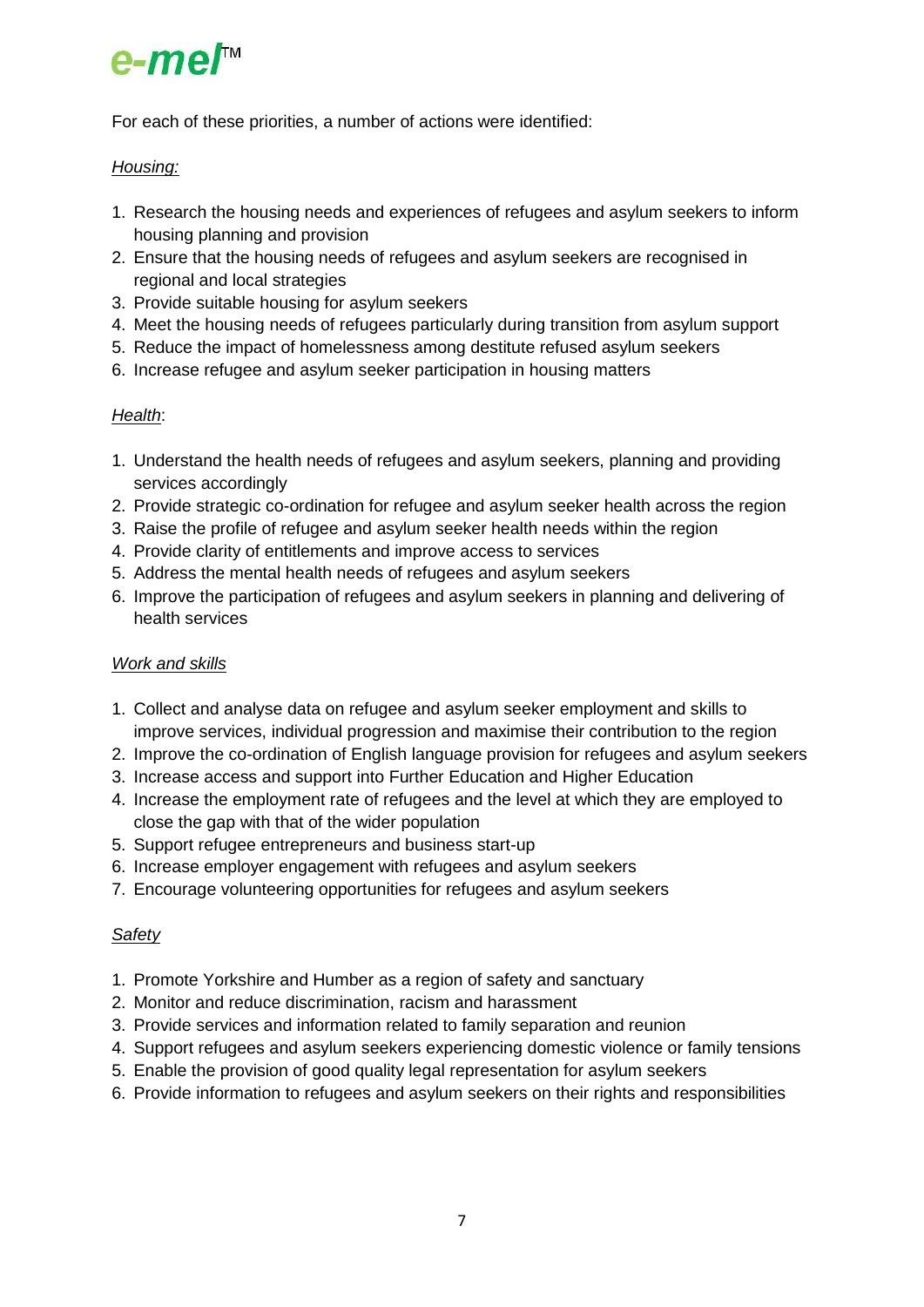

### *The Casey Review*

**.** 

In 2016 a major review into opportunity and integration for migrants in the UK was undertaken by Dame Louise Casey on behalf of the UK Government. <sup>20</sup>

In her foreword to the report, Dame Louise observed:

"*At the start of this review, I had thought that I knew what some of the problems might be and what I might report on. Discrimination and disadvantage feeding a sense of grievance and unfairness, isolating communities from modern British society and all it has to offer.*

*I did find this. Black boys still not getting jobs, white working class kids on free school meals still doing badly in our education system, Muslim girls getting good grades at school but no decent employment opportunities; these remain absolutely vital problems to tackle and get right to improve our society.*

*But I also found other, equally worrying things including high levels of social and economic isolation in some places and cultural and religious practices in communities that are not only holding some of our citizens back but run contrary to British values and sometimes our laws. Time and time again I found it was women and children who were the targets of these regressive practices. And too often, leaders and institutions were not doing enough to stand up against them and protect those who were vulnerable*."

Her conclusions / findings included the following:

- *Build local communities' resilience in the towns and cities where the greatest challenges exist, by*:
	- (1) Providing additional funding for area-based plans and projects that will address the key priorities identified in this review, including the promotion of English language skills, empowering marginalised women, promoting more social mixing, particularly among young people, and tackling barriers to employment for the most socially isolated groups.
	- (2) Developing a set of local indicators of integration and requiring regular collection of the data supporting these indicators.
	- (3) Identifying and promoting successful approaches to integration.

<sup>&</sup>lt;sup>20</sup> The Casey Review: A review into opportunity and integration, December 2016; [www.gov.uk/dclg](http://www.gov.uk/dclg)